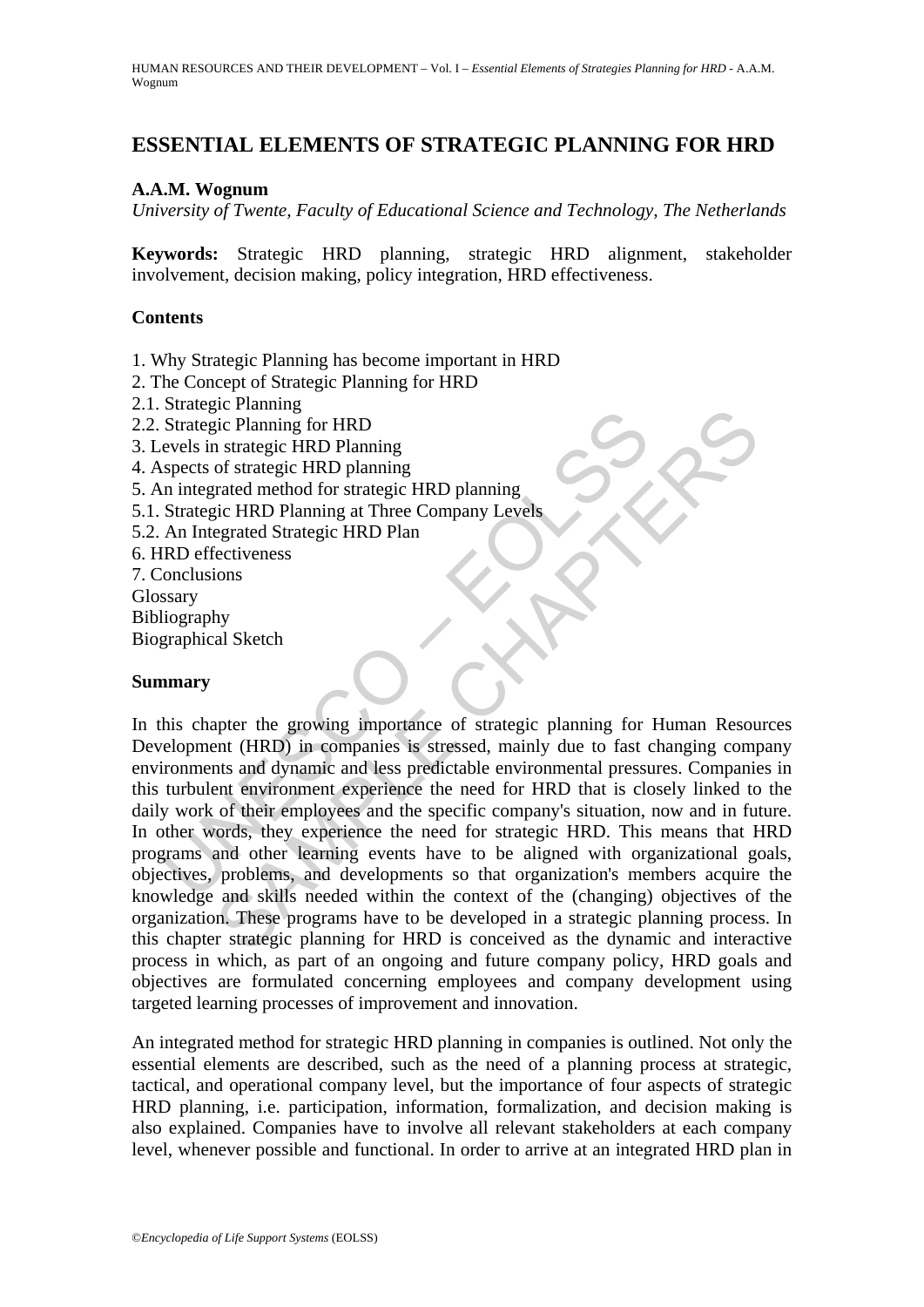a horizontal as well as vertical direction, essential information for problem solving needs to be gathered in formal and informal consultative structures, while different kinds of HRD goals and objectives should be formulated at all company levels. By focusing on these four aspects at all company levels, the HRD planning process will result in strategically aligned programs in which employees acquire the competencies necessary to improve performance and organizational effectiveness. HRD then will become effective. HRD representatives need to play a key role as HRD consultants in all of this in order to support other stakeholders in the aligning process.

### **1. Why Strategic planning has become Important in HRD**

development were used as expression for learning intervential ming concerned the learning of knowledge, skills, and attitud tion. Education was related to the acquiring of specific knowleds for a future position (career or proportive used as expression for learning interventions in comparament were used as expression for learning interventions in comparamented the learning of knowledge, skills, and attitudes for the culture position (career Human Resource Development (HRD) is a new discipline, still in development and searching for a clear identity. Before the term HRD became current, training, education and development were used as expression for learning interventions in companies. Training concerned the learning of knowledge, skills, and attitudes for the current position. Education was related to the acquiring of specific knowledge, skills, and attitudes for a future position (career oriented). Development referred to relatively permanent change in knowledge, skills, and attitudes as a result of formal training, education, and informal learning processes (Nadler & Nadler, 1989). Nadler introduced the term HRD in 1969, meaning all organized activities conducted within a specified time and designed to bring about the possibility of performance improvement and personal growth (Walton, 1999). In practice, HRD turned out to be a peripheral activity within organizations, isolated from essential organizational functions and processes, as intervention, which is ad hoc, and short term oriented, reacting on specific problems that occur. There is hardly any alignment with the organization strategy, and therefore has little practical impact (Tjepkema & Wognum, 1999). In literature it was even estimated that only between 10 and 20 percent of capital invested in HRD and learning interventions will lead to enduring performance improvement (Baldwin & Ford, 1988; Latham & Crandall, 1991; Broad & Newstrom, 1992; Kessels, 1996).

Because of the fast changing environment of organizations, this form of HRD became insufficient to support organizations in dealing with dynamic and less predictable environmental pressures. This turbulence places high demands on organizational capacity to learn and change. Companies in such a turbulent environment experience the need for HRD, which is closely linked, to the daily work of their employees and the specific company's situation, now and in future. HRD, conceived as an intervention in the natural learning process of organizations and individuals (Stewart, 1992), has to be closely linked to the organizational strategy at all company levels, system wide. In other words, HRD has to become strategic and needs to be developed in a strategic planning process (Wognum, Drent & Slotman, 1998).

### **2. The Concept of Strategic Planning for HRD**

Strategic planning for HRD is a key concept of HRD policymaking. It is a dynamic and interactive process in which, as part of an ongoing and future company policy, appropriate HRD goals and objectives are formulated concerning employees' and company development using targeted learning processes of improvement and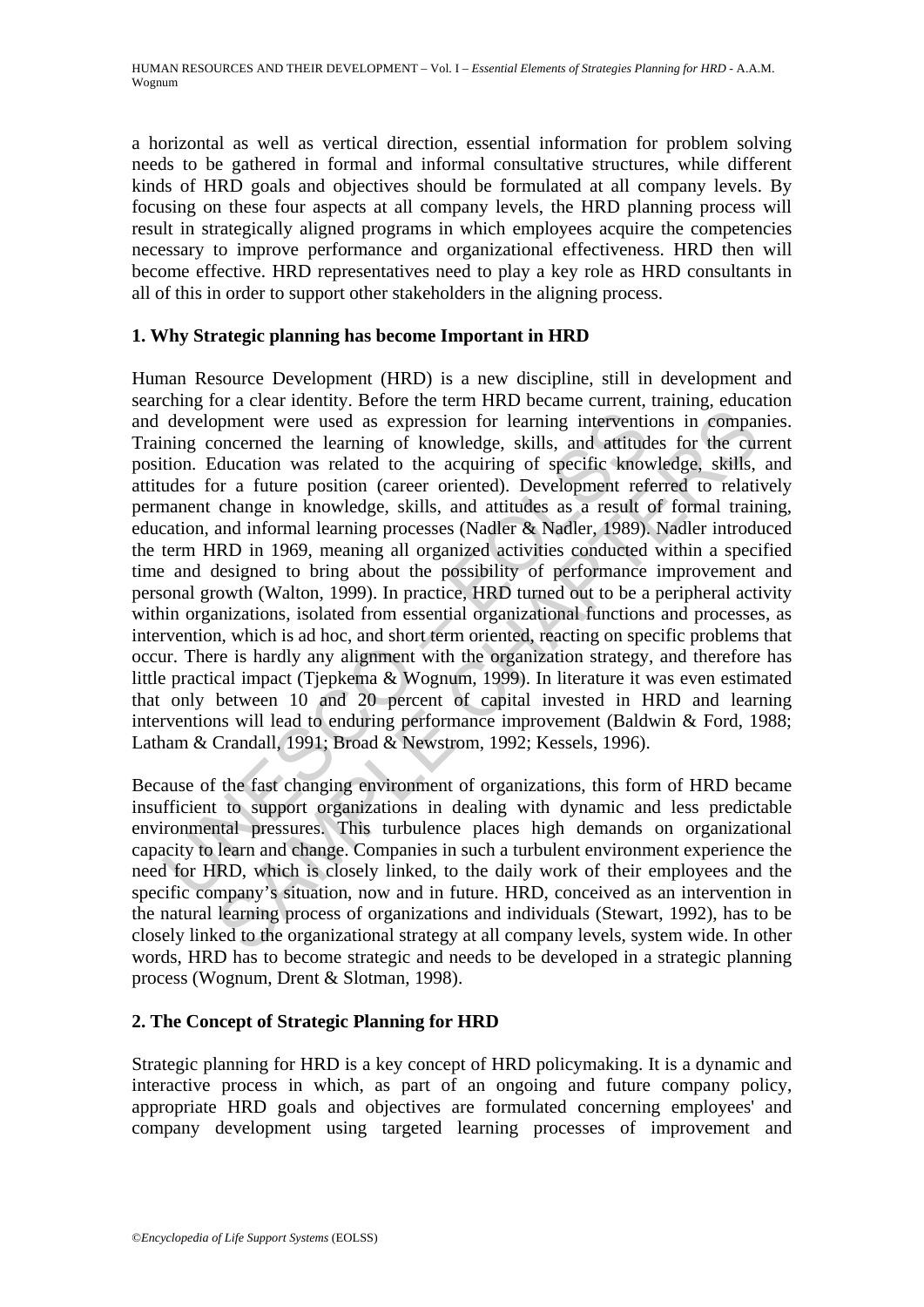innovation (Wognum, 1999). As described in the following sections, this description is based on a more recent view on strategic planning.

#### **2.1. Strategic Planning**

Terms such as policy making, strategy formation, planning, and decision-making have often been used interchangeably in literature and practice. According to Hoogerwerf (1993), policy making concerns the achievement of certain goals using certain means and choices of time (Hoogerwerf, 1993). Strategy formation holds more or less the same elements. It refers to the development of a strategy or plan in which the general goals of an organization are laid down and directives are given for putting these goals into practice, within certain environmental circumstances (Sminia, 1990; Quinn, Mintzberg & James, 1988). Planning refers to drawing up a plan and working according to these plans. Following Mintzberg, it is a 'formalized procedure to produce an articulated result, in the form of an integrated system of decisions' (Mintzberg, 1994, p. 12). In this perspective, it is similar to (integrated) decision making, a process in which systematically considered decisions are made on actions and resources to accomplish certain goals. Planning and decision making are thus congruent with policy making and strategy formation.

Is. Following Mintzberg, it is a 'formalized procedure to product the form of an integrated system of decisions' (Mintzberg, 1 pective, it is similar to (integrated) decision making, a pematically considered decisions are owing Mintzberg, it is a "formalized procedure to produce an articulate form of an integrated system of decisions' (Mintzberg, 1994, p. 12). In its smilar to (integrated) decisions making, a process in will such that the s Strategy, in general, connotes large scale, future oriented plans for interacting with the competitive environment to optimize achievement of organization objectives (Pearce and Robinson, 1985). According to Mintzberg (1994) strategy then can also be specified as a pattern, consistent in behavior over time. This pattern can be based on a plan (intended and fully deliberate strategies), but a pattern can also emerge, without an expressly intended plan (emergent strategy). In his view, based on assumptions of people called planners, a strategy can also be a position, determining the organization's place in the external environment, or a perspective, referring to an organization's mission or vision. Strategic planning then refers to a process of developing an organization strategy by determining the function of the organization in its environment (Noorderhaven, 1995). It includes the development of organizational goals and means to reach these goals, within certain internal and external environmental circumstances.

Mintzberg states, that strategic planning cannot be synonymous with strategy formation and certainly not with effectiveness in that process (Mintzberg, 1994, p.29). Strategy formation in his view encompasses the meaning of strategy as a plan based on a certain intended and/or emergent pattern. Strategic planning refers in his view to a more inflexible, rational and formalized procedure, following a sequential, linear and hierarchical order, mainly top-down. This is probably based on a more traditional view of strategic planning, holding in general the idea that a planning person at the top management level has developed strategic plans. This view has some shortcomings. It can destroy commitment, narrow a company's vision, discourage change, and breed an atmosphere of politics. This especially becomes clear amid more dynamic external and more complex internal environments (Rothwell & Kazenas, 1994).

Several authors, including Mintzberg (1994) and Galagan (1997), distance themselves from the traditional approach maintaining that what is needed for all those involved, within and outside the organization, is to participate in this process in order to create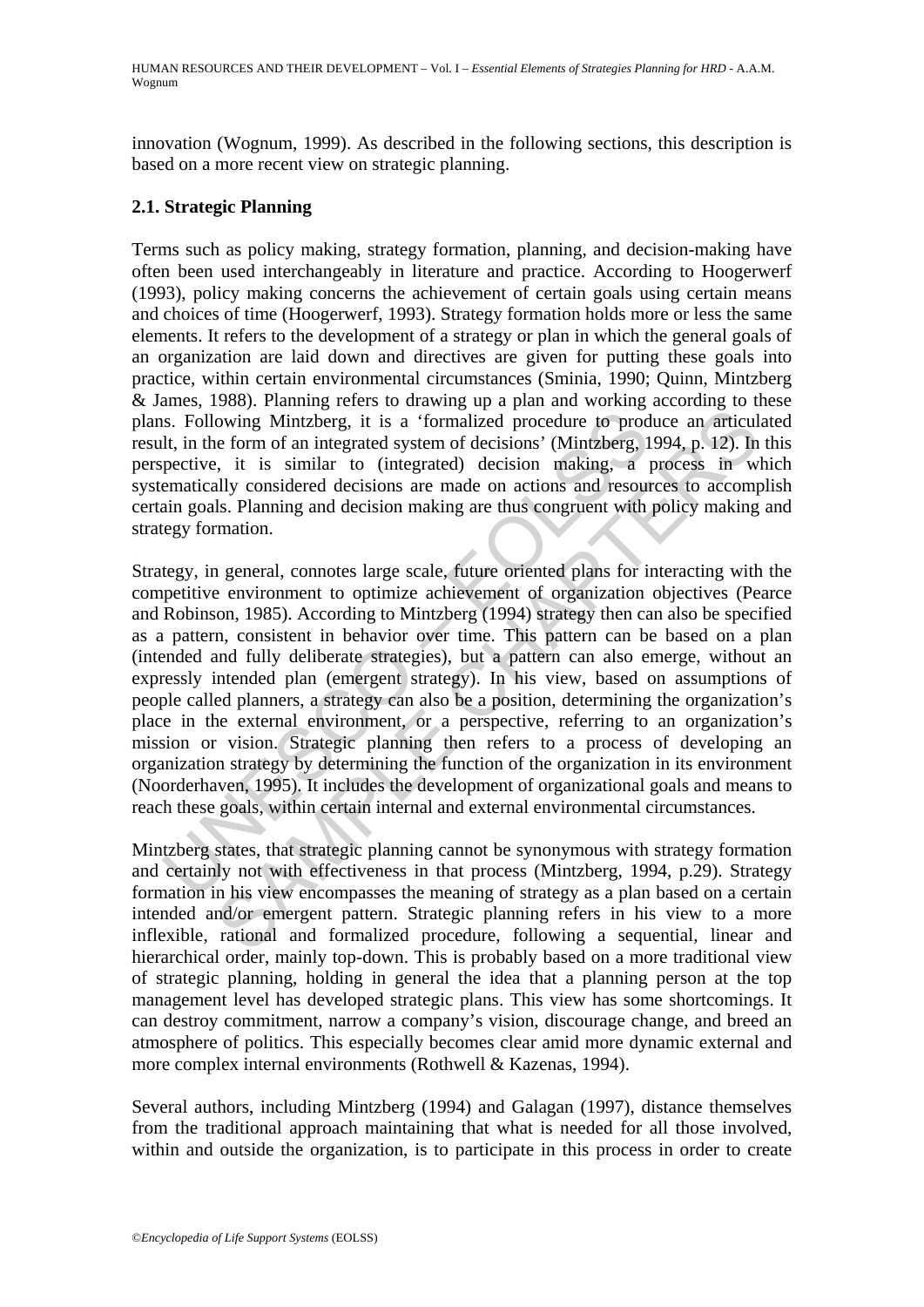commitment among employees and to achieve a successful implementation of the desired policy. Strategic planning then implies that an organization has to pay attention to all relevant stakeholders in and outside the organization, when developing organizational goals and means to reach these goals within certain environmental circumstances.

## **2.2. Strategic Planning for HRD**

Rothwell & Kazanas (1994, p.2) quote Walker when defining strategic human resource planning, as: 'the process of analyzing an organization's human resource needs under changing conditions and developing the activities necessary to satisfy this needs'. When applied to Human Resource Development, training courses and other formal or informal learning interventions are necessary activities to satisfy organization's need for well skilled employees. Following on both authors it can be said that HRD planning becomes strategic when some attempt is made to anticipate the company's needs for actual and future knowledge, skills and attitudes, relative to changing conditions, and use all kinds of formal and more informal learning events to meet these needs.

It, however, can be assumed that the traditional view as described in the former section often applies for strategic HRD planning. One reason for saying this is the formerly stated estimation in literature that only between 10 and 20 percent of capital invested in HRD and learning interventions will lead to enduring performance improvement. Research revealed that this might be attributed to little commitment of stakeholders to these learning events.

led employees. Following on both authors it can be said that HRD<br>tegic when some attempt is made to anticipate the company's ne<br>re knowledge, skills and attitudes, relative to changing conditions<br>ormal and more informal le induced to metals in the main problems and the participation.<br>
En the main problem of the main problems is can be said that HRD planning become attempt is made to anticipate the company's needs for actual whedge, skills an More stakeholder involvement in the strategic HRD planning has a positive effect on perceived HRD effectiveness (Wognum, 1999). This is partly due to the fact that greater involvement will lead to psychological ownership, which is a precondition for implementing effective HRD programs and other learning interventions (cf. Herman & Herman, 1998). Inadequate involvement often results in less effective HRD interventions indicating a misalignment with the main problems and developments in the organization.

A more recent view on strategic planning for HRD, which includes the participation of all relevant stakeholders, runs as follows: Strategic HRD planning - or strategic HRD alignment - is a dynamic and interactive process in which, as part of an ongoing and future company policy, HRD goals and objectives are formulated concerning employees and company development using targeted learning processes of improvement and innovation (Wognum, 1999).

 The word 'strategic' emphasizes the company perspective and connects the link between HRD and the organizational goals and objectives. According to the more traditional view, policymaking or planning processes are typically sequential, linear and mainly top-down. Less traditional strategic planning deviates from this, implying that goals and objectives are drawn up according to sufficient information and in consultation with all those involved. It refers to the interrelationship between HRD representatives and relevant company employees at various levels of the organization: the so-called HRD stakeholders.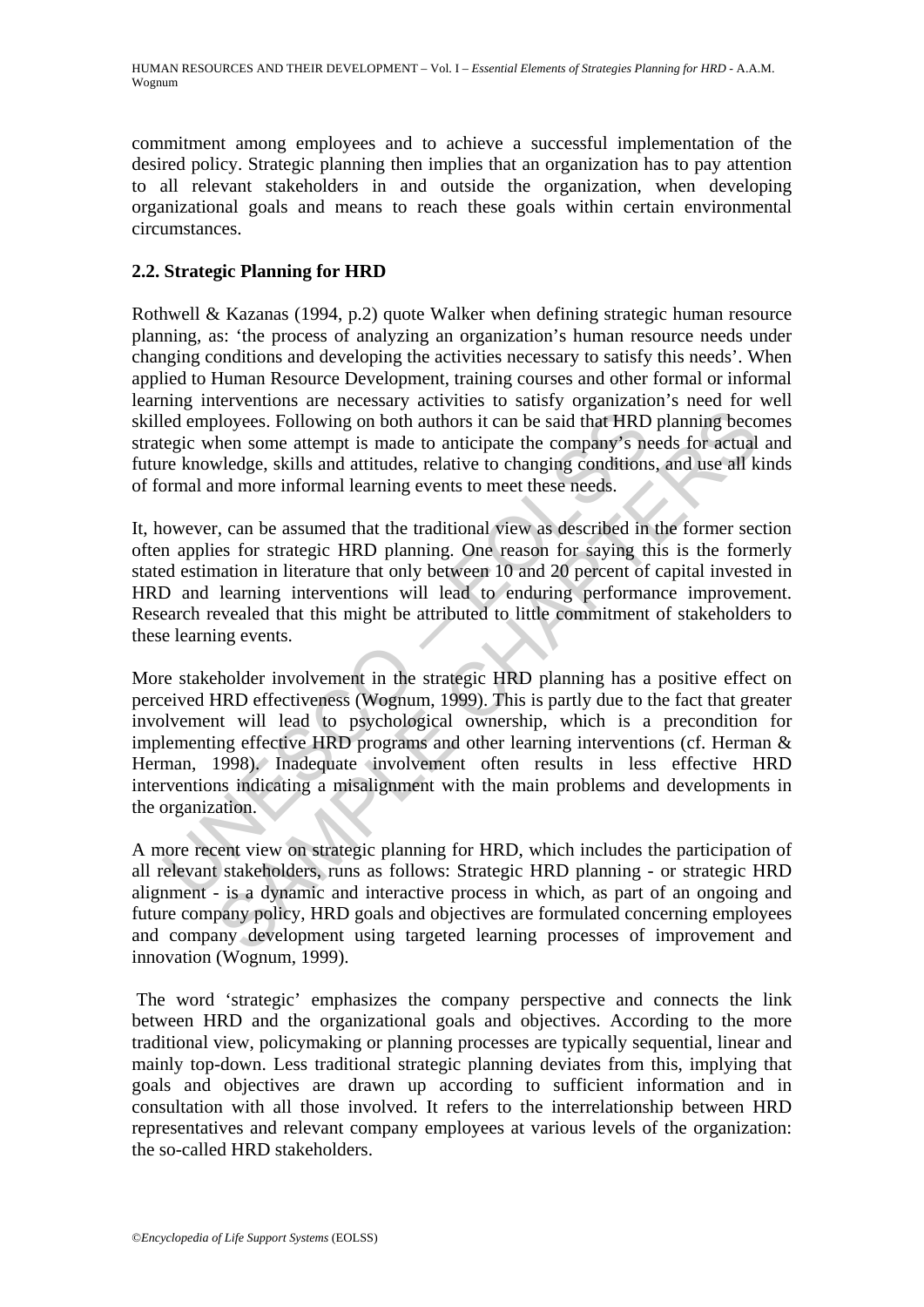HUMAN RESOURCES AND THEIR DEVELOPMENT – Vol. I – *Essential Elements of Strategies Planning for HRD* - A.A.M. Wognum

- -

-

# TO ACCESS ALL THE **12 PAGES** OF THIS CHAPTER, Visi[t: http://www.eolss.net/Eolss-sampleAllChapter.aspx](https://www.eolss.net/ebooklib/sc_cart.aspx?File=E1-10-02-06)

#### **Bibliography**

Baldwin, T.T., & Ford, J.K. (1988). Transfer of training: a review and directions for future research. *Personnel Psychology*, *41*, 63-105.

Broad, M.L., & Newstrom, J.W. (1992). *Transfer of training. Action-packed strategies to ensurehigh payoff from training investments.* Reading, Mass: Addison-Wesley Publishing Company, Inc.

Galagan, P.A. (1997). Strategic Planning is Back. *Training & Development*, April, 32-37.

Herman, J.J., & Herman, J.L. (1998). *Effective Decision Making. Developing Ownership for Improved School Culture.* Lancaster/Basel: Technomic Publishing Company.

Hoogerwerf, A. (Ed.) (1993). *Overheidsbeleid. Een inleiding in de beleidswetenschap.* [Government policy. An introduction into the science of policy]. Alphen aan den Rijn: Samsom H.D. Tjeenk Willink.

Kaufman, R. (1986). Assessing needs. *Introduction to performance technology (vol.1)* (pp. 25-50). Washington D.C.: The National Society for Performance and Instruction.

Kessels, J.W.M. (1993). *Towards design standards for curriculum consistency in corporate education.* Doctoral Thesis, the Netherlands.

Kessels, J.W.M. (1996). *Het corporate curriculum.* [The Corporate Curriculum]. Inaugural lecture. Rijks Universiteit Leiden

Latham, G.P., & Crandall, S.R. (1991). Organizational and social factors. In J.E. Morrison (Ed.), *Training performance.* Chichester: John Wiley & Sons.

d, M.L., & Newstrom, J.W. (1992). *Transfer of training. Action-packed stff from training investments*. Reading, Mass: Addison-Wesley Publishing Com gan, P.A. (1997). Strategic Planning is Back. *Training & Development*, A 8. Newstrom, J.W. (1992). *Transfer of training. Action-packed strategies to ensure*<br>*a.i. & Newstrom, J.W. (1992). Transfer of training & Development, April, 32-37.*<br>*a.* (1997). Strategic Planning is Back. *Training & De* Leeuw, A.C.J. de (1988). *Organisaties: Management, analyse, ontwerp en verandering: een systeemvisie* [Organizations: Management, analysis, design and development: a system viewpoint]. Assen: Van Gorcum.

Mintzberg, H. (1994). *The Rise and Fall of Strategic Planning.* New York: Prentice Hall.

Mulder, M., Akkerman, J.S., & Bentvelsen, N. (1989). *Bedrijfsopleidingen in Nederland* [Corporate training and development in the Netherlands]. The Hague: Institute for Educational Research.

Nadler, L., & Nadler, Z. (1989). *Developing human resources*. San Francisco: Jossey-Bass Publishers.

Noorderhaven, N. (1995). *Strategic Decision Making*. Oxford: Addison-Wesley Publishers

Pearce, J.A. & Robinson, R.B. Jr. (1985). *Strategic Management. Strategy Formulation and Implemetation.* Homewood Il: Richard D. Irwin Inc.

Quinn, H.M., Mintzberg, H., & James, S.R.M. (1988). *The strategy process: concepts, contexts, and cases*. Englewood Cliffs: Prentice Hall.

Robinson, D.G.. & Robinson, J.C. (1989). *Training for impact. How to link training to business needs and measure the results*. San Francisco/London: Jossey-Bass Publishers.

Rothwell, W.J., & Kazenas, H.C. (1989). *Strategic Human Resource Development*. Englewood Cliffs/New Yersey: Prentice Hall.